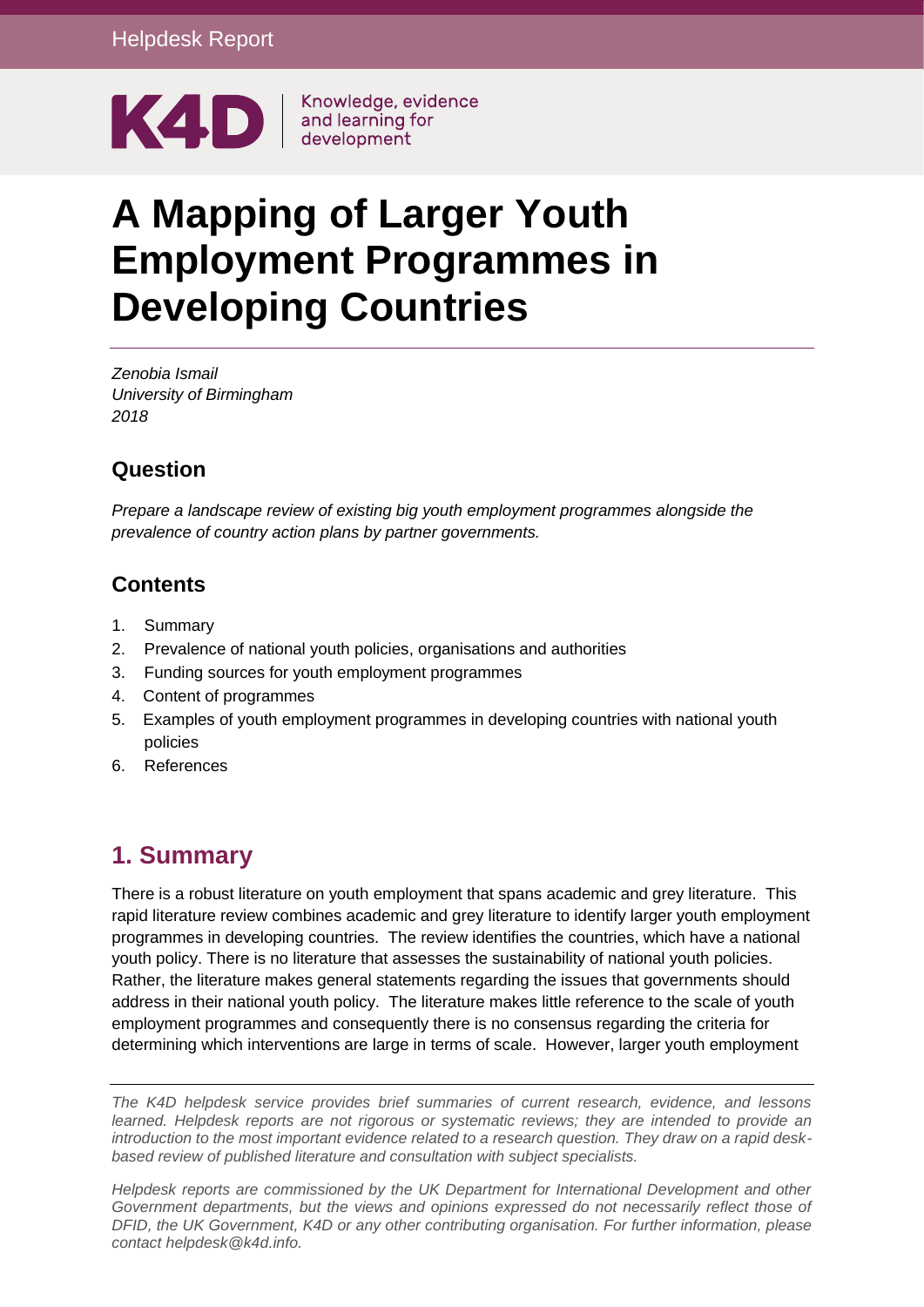programmes tend to derive all or some of their funding from domestic governments (Fox & Kaul, 2017; Kluve et al., 2016). The data from the Youth Policy Lab on national youth policies can be combined with the data on publicly funded youth employment programmes to determine which countries have both national youth policies and larger youth employment interventions. This review does not encompass public works programmes or other employment promotion interventions that do not specifically target the youth.

The literature concentrates on explaining the root causes of youth unemployment and advocating for holistic policy responses from national governments, which address both supply and demand side constraints on youth employment in developing countries (Filmer & Fox, 2014; Pieters, 2013). There are several impact assessments of youth employment interventions and a few comprehensive meta-analysis studies, which compare findings across a range of interventions. However, there is little mention of scale with regard to youth employment programmes. There is consensus in the literature that youth employment programmes which are partly or fully funded by domestic governments tend to be large-scale (Fox & Kaul, 2017; Kluve et al., 2016). For example, Becate in Mexico trained around 4.75 million workers from 1984 to 2005. Government funded programmes are more prevalent in high income countries and Latin America and are the least prevalent in sub-Saharan Africa (Kluve et al., 2016; Pieters, 2013). Some governments invest in creating employment for women such as Uganda while in Jordan most projects which target women tend to be funded by the World Bank or other donors.

Youth Policy Lab maintains a database of national youth policies. The key findings from an analysis of this database are:

- Only 50% of countries in the world have national youth policies. Prevalence is highest in Europe (61%) and Oceania (73%) and lower in Asia (47%), the Americas (47%) and Africa (39%) (Youth Policy Press, 2014);
- National youth policies exist in the following countries although some policies may be rudimentary: Afghanistan, Albania, Angola, Azerbaijan, Bangladesh, Benin, Bhutan, Botswana, Brazil, Burkina Faso, Burundi, Cambodia, Cameroon, Cape Verde, Chile, Colombia, Democratic Republic of Congo, Costa Rica, Dominica, Dominican Republic, Ecuador, El Salvador, Ethiopia, Fiji, Gabon, Gambia, Ghana, Guatemala, Honduras, India, Jamaica, Kenya, Kazakhstan, Liberia, Nepal, Namibia, Mozambique, Morocco, Mexico, Maldives, Mauritius, Malawi, Nicaragua, Niger, Nigeria, Panama, Papua New Guinea, Paraguay, Peru, Rwanda, Sierra Leone, Solomon Islands, South Africa, Samoa, Senegal, Suriname, Swaziland, Tanzania, Tajikistan, Thailand, Togo, Tonga, Trinidad and Tobago, Turkey, Turkmenistan, Uganda, Uruguay, Uzbekistan, Vanuatu, Venezuela, Vietnam, Yemen, Zambia and Zimbabwe.
- National youth organisations are widespread in Europe and Oceania (over 90%) while they are found in 63% of African countries and in less than half the countries in Asia (49%) and the Americas (47%) (Youth Policy Press, 2014); and
- Over 90% of the countries have a national youth authority (usually a ministry or department) and there are no differences across regions (Youth Policy Press, 2014).

The meta-analysis of 113 youth employment programmes conducted by Kluve et al. (2016) found that the following countries have publicly funded youth programmes for training and skills development: Argentina, Brazil, Chile, Colombia, Dominican Republic, Malawi, Mexico, Nepal, Panama, Peru and Uganda. Training and skills development programmes aim to assist youth by improving their ability to find wage employment. In addition, Ghana and Kenya have youth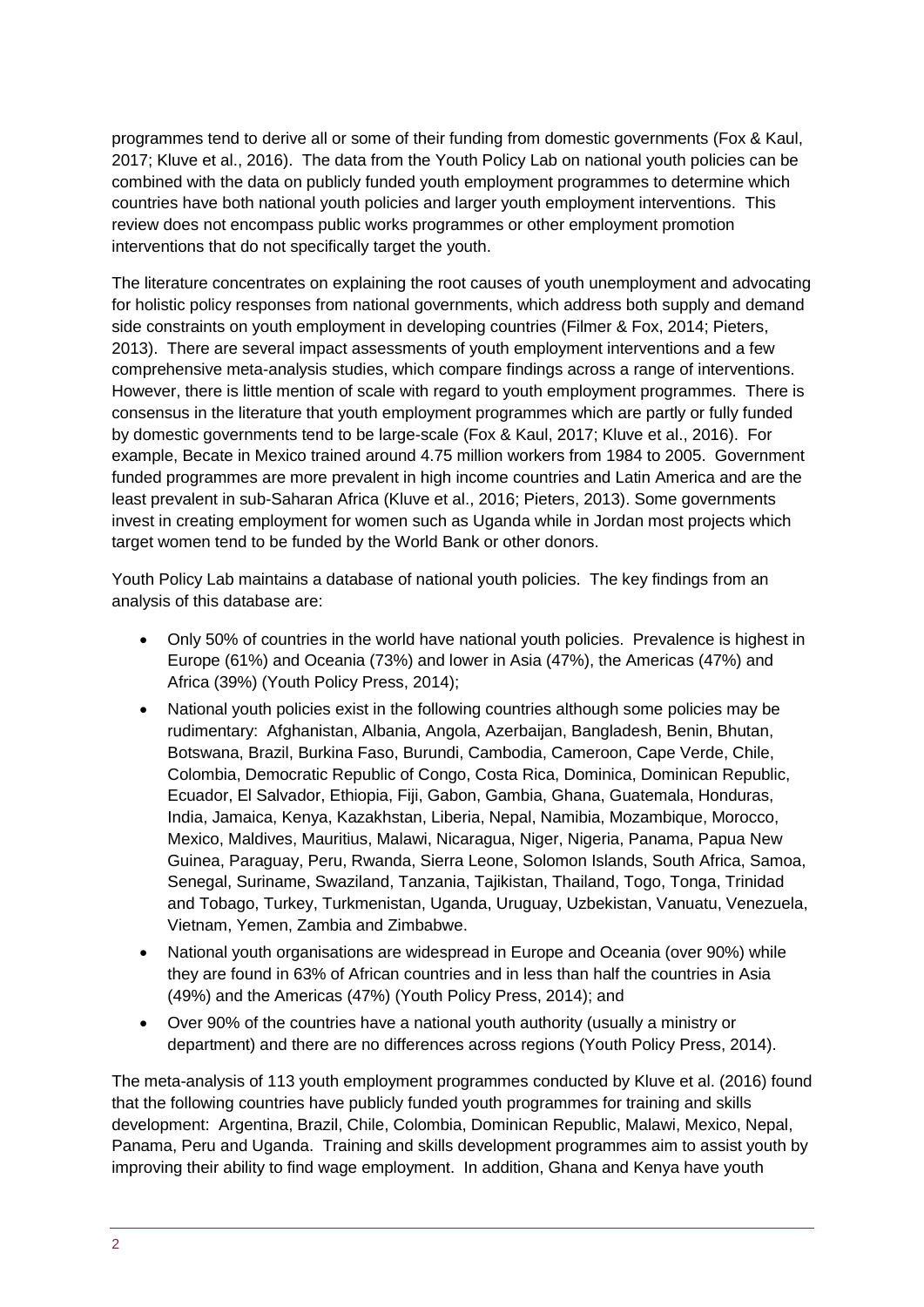employment programmes which are partly funded by domestic governments and have higher participation rates than programmes which are funded by donors or non-governmental organisations (NGOs) (Avura & Ulzen-Appiah, 2016; Hicks, Kremer, Mbiti, & Miguel, 2011). Publicly funded entrepreneurship programmes (which assist young people to set up their own businesses rather than pursue wage employment) are found in Colombia, Ghana, Kenya, Liberia, Peru, Tunisia and Uganda. Wage subsidy programmes, which provide incentives for employers to hire young workers, are in Chile, South Africa, Tunisia and Turkey (Kluve et al., 2016).

The following countries have national youth policies in place and publicly funded youth employment programmes which are anticipated to be larger in scale: Brazil, Chile, Colombia, Dominican Republic, Ghana, Kenya, Malawi, Mexico, Nepal, Panama, Peru, South Africa (wage subsidies), Turkey and Uganda (Kluve et al., 2016; Youth Policy Press, 2014).

## **2. Prevalence of national youth policies, organisations and authorities**

Youth Policy Labs is a global think tank, which is hosted by Demokratie and Dialog, a nongovernmental organisation based in Germany. They compile a database of national youth policies across the world. A national youth policy is defined as a policy, strategy or law which affects the youth (Youth Policy Press, 2014). A youth policy is not required to address youth employment specifically although it encompasses other issues which are related to youth employment, such as education, training and participation among the youth. Some countries have rudimentary national youth policies and the Youth Policy Lab does not provide an analysis of the policies in order to evaluate their robustness or sustainability. The literature on youth employment makes general recommendations for youth policies but does not analyse or critique existing policies in developing countries in detail. Table 1 summarises the prevalence of national youth policies in complete or draft forms by region.

| <b>WORLD</b> |                                      | A National Youth Policy                                      |                                                              |                                          | A National Youth Policy                          |                                                  |                                          |
|--------------|--------------------------------------|--------------------------------------------------------------|--------------------------------------------------------------|------------------------------------------|--------------------------------------------------|--------------------------------------------------|------------------------------------------|
|              | Total n° of<br><b>Countries</b><br>N | <b>Exists in full</b><br>or as a draft<br>01.2013<br>N and % | <b>Exists in full</b><br>or as a draft<br>04.2014<br>N and % | Change in<br>15 months<br>2013-2014<br>N | Is revised or<br>developed<br>01.2013<br>N and % | Is revised or<br>developed<br>04.2014<br>N and % | Change in<br>15 months<br>2013-2014<br>N |
| Africa       | 54                                   | 21<br>39%                                                    | 23<br>43%                                                    | $+2$                                     | 16<br>30%                                        | 14<br>26%                                        | $-2$                                     |
| Americas     | 36                                   | 17<br>47 %                                                   | 22<br>61%                                                    | $+5$                                     | 14<br>39%                                        | 6<br>17%                                         | $-8$                                     |
| Asia         | 49                                   | 23<br>47 %                                                   | 28<br>57%                                                    | $+5$                                     | 14<br>29%                                        | 11<br>22%                                        | $-3$                                     |
| Europe       | 44                                   | 27<br>61%                                                    | 35<br>8o%                                                    | $+8$                                     | 8<br>18%                                         | 5<br>11%                                         | $-3$                                     |
| Oceania      | 15                                   | 11<br>73%                                                    | 14<br>93%                                                    | $+3$                                     | Δ<br>27%                                         | 1<br>7%                                          | - 3                                      |
| World        | 198                                  | 99<br>50%                                                    | 122<br>62%                                                   | $+22$                                    | 56<br>28%                                        | 37<br>19%                                        | $-19$                                    |

Table 1: Prevalence of National Youth Policies in the world

Source: (Youth Policy Press, 2014, p. 16)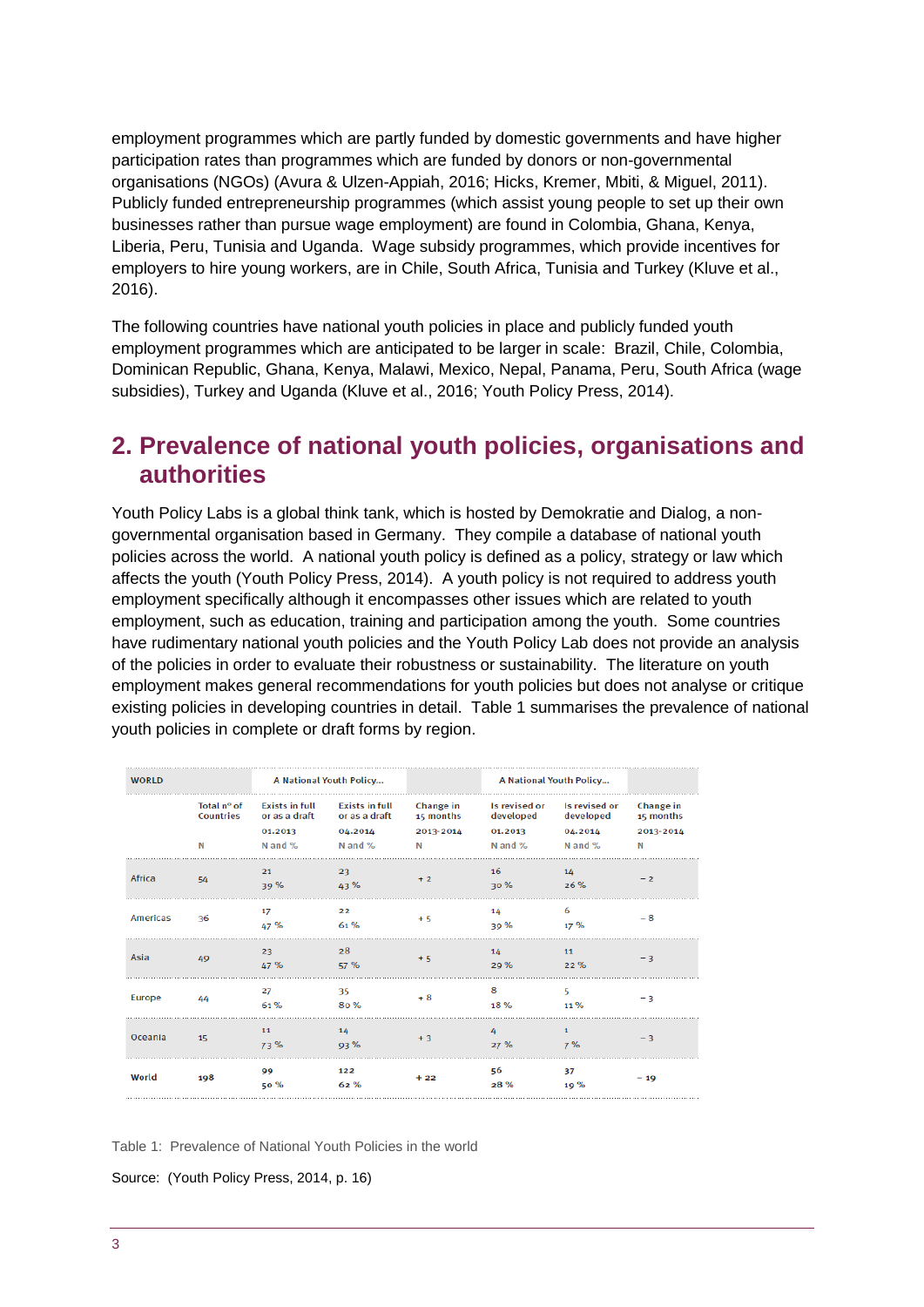More specifically national youth policies are found in developing countries as follows:

- A national youth policy is found in the following developing countries: Afghanistan, Albania, Angola, Azerbaijan, Bangladesh, Benin, Bhutan, Botswana, Brazil, Burkina Faso, Burundi, Cambodia, Cameroon, Cape Verde, Chile, Colombia, Democratic Republic of Congo, Costa Rica, Dominica, Dominican Republic, Ecuador, El Salvador, Ethiopia, Fiji, Gabon, Gambia, Ghana, Guatemala, Honduras, India, Jamaica, Kenya, Kazakhstan, Liberia, Nepal, Namibia, Mozambique, Morocco, Mexico, Maldives, Mauritius, Malawi, Nicaragua, Niger, Nigeria, Panama, Papua New Guinea, Paraguay, Peru, Rwanda, Sierra Leone, Solomon Islands, South Africa, Samoa, Senegal, Suriname, Swaziland, Tanzania, Tajikistan, Thailand, Togo, Tonga, Trinidad and Tobago, Turkey, Turkmenistan, Uganda, Uruguay, Uzbekistan, Vanuatu, Venezuela, Vietnam, Yemen, Zambia and Zimbabwe.
- A draft national youth policy is found in The Bahamas, Bolivia, Central African Republic, Guyana, Haiti, Ivory Coast and the Philippines.
- There is no national youth policy in Argentina, Bahrain, Chad, Comoros, Congo Brazzaville, Cuba, Djibouti, Egypt, Equatorial Guinea, Eritrea, Guinea-Bissau, Guinea Conakry, Indonesia, Iran, Iraq, Jordan, Laos, Lesotho, Libya, Mali, Mauritania, Micronesia, Myanmar, Oman, North Korea, Pakistan, Palestine, São Tomé and Principe, Seychelles, Somalia, South Sudan and. Syria.

South Asia and sub-Saharan Africa confront the largest youth employment challenge (Pieters, 2013). Middle income countries in the southern Meditterean and sub-Saharan Africa have the highest rates of youth unemployment. Female youth face more hurdles in obtaining work (Pieters, 2013). Furthermore, youth employment is not a policy focus in sub-Saharan Africa (Soucat, Nzau, Elaheebocus, & Cunha-Duarte, 2013). Employment creation in general and youth employment in particular were not viewed as a key concern in development policy in Africa with the exception of Tunisia and Egypt which embedded job promotion in their development strategies. In addition, few macroeconomic policies include a fiscal stimulus measure, such as tax exemption or reduction, in order to boost youth employment. However, there are exceptions such as South Africa and some countries in North Africa. Compared to other parts of the world, Africa generally lags behind with regard to policies and interventions that would enhance youth employment (Filmer & Fox, 2014; Louise Fox, Senbet, & Simbanegavi, 2016). The performance and impact of policy responses and interventions with respect to youth employment has varied. Furthermore, youth employment programs in sub-Saharan Africa depend almost entirely on external funding (Soucat et al., 2013).

Table 2 sumamrises the prevalence of national youth organisatons across regions. A national youth organisation is defined as an organisation or associaton which is recognised as the structure for representation of youth interests by the government (Youth Policy Press, 2014, p. 30).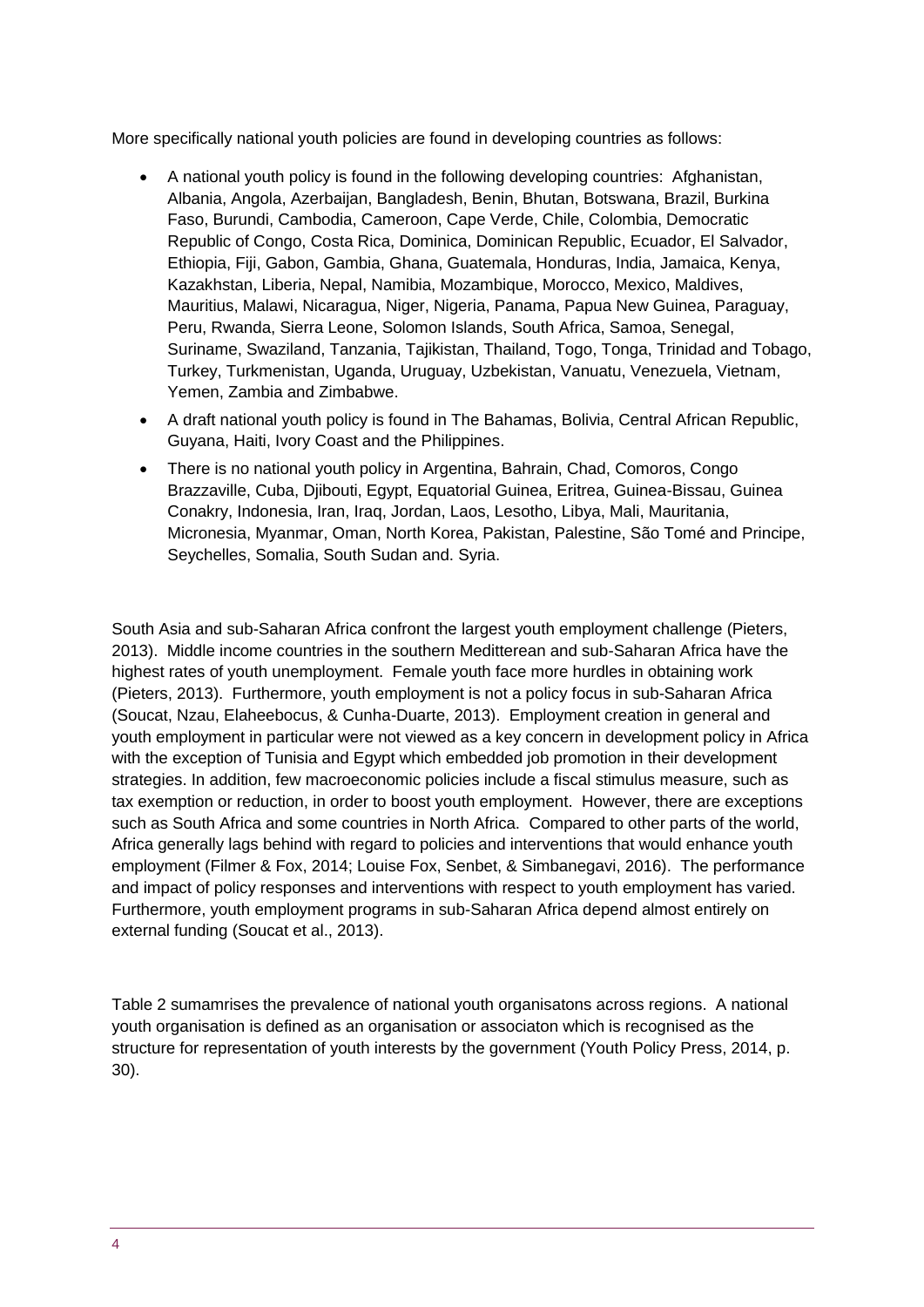| <b>WORLD</b> |      | A national youth organisation |                                                            |                         |  |
|--------------|------|-------------------------------|------------------------------------------------------------|-------------------------|--|
|              | N    | Countries to exist<br>N and % | Total n° of Seems Seems to<br>be absent<br>N and % N and % | Situation<br>is unclear |  |
| Africa       | - 54 | 34<br>63%                     | 8<br>15%                                                   | 12 <sup>2</sup><br>22%  |  |
| Americas 36  |      | 17<br>47%                     | 9<br>25 %                                                  | 10<br>28%               |  |
| Asia         | 49   | 24<br>49 %                    | 17<br>35 %                                                 | 8<br>16 %               |  |
| Europe<br>.  | 44   | 42<br>96 %<br>                | $\mathbf{1}$<br>$2\%$<br>.                                 | 1<br>2%<br>             |  |
| Oceania 15   |      | 14<br>93 %                    | $\mathbf{O}$<br><b>o</b> %                                 | $\mathbf{1}$<br>7%      |  |
| World        | 198  | 131<br>66 %                   | 35<br>18 %                                                 | 32<br>16 %              |  |

Table 2: Prevalence of a national youth organisation

Source: (Youth Policy Press, 2014, p. 31)

Table 3 summarises the prevalence of government authorities, which are responsible for young people. The government authority can be ministries, departments or offices. There are significant discrepancies in terms of funding, authority and responsibility among these authorities (Youth Policy Press, 2014).

| <b>WORLD</b>  |                               |                                | A national youth authority         |                                           |
|---------------|-------------------------------|--------------------------------|------------------------------------|-------------------------------------------|
|               | Total n° of<br>Countries<br>N | Seems<br>to exist<br>$N$ and % | Seems to<br>be absent<br>N and $%$ | <b>Situation</b><br>is unclear<br>N and % |
| Africa        | 54                            | 52<br>96 %                     | $\mathbf{1}$<br>2%<br>.            | $\mathbf{1}$<br>2%                        |
| Americas      | 36                            | 33<br>91%                      | 1<br>3%                            | $\overline{2}$<br>6 %                     |
| Asia          | 49                            | 47<br>96 %                     | $\circ$<br>$0\%$                   | $\overline{2}$<br>4 %                     |
| <b>Europe</b> | 44                            | 43<br><b>98%</b><br>.          | $\circ$<br>$0\%$<br>.              | $\mathbf{1}$<br>2%<br>.                   |
| Oceania       | 15                            | 15<br>100%                     | $\circ$<br>o %                     | $\circ$<br>o %                            |
| World         | 198                           | 190<br>96 %                    | $\mathbf{2}$<br>$1\%$              | 6<br>3%                                   |

Table 3: Prevalence of a national youth authority

Source: (Youth Policy Press, 2014, p. 35)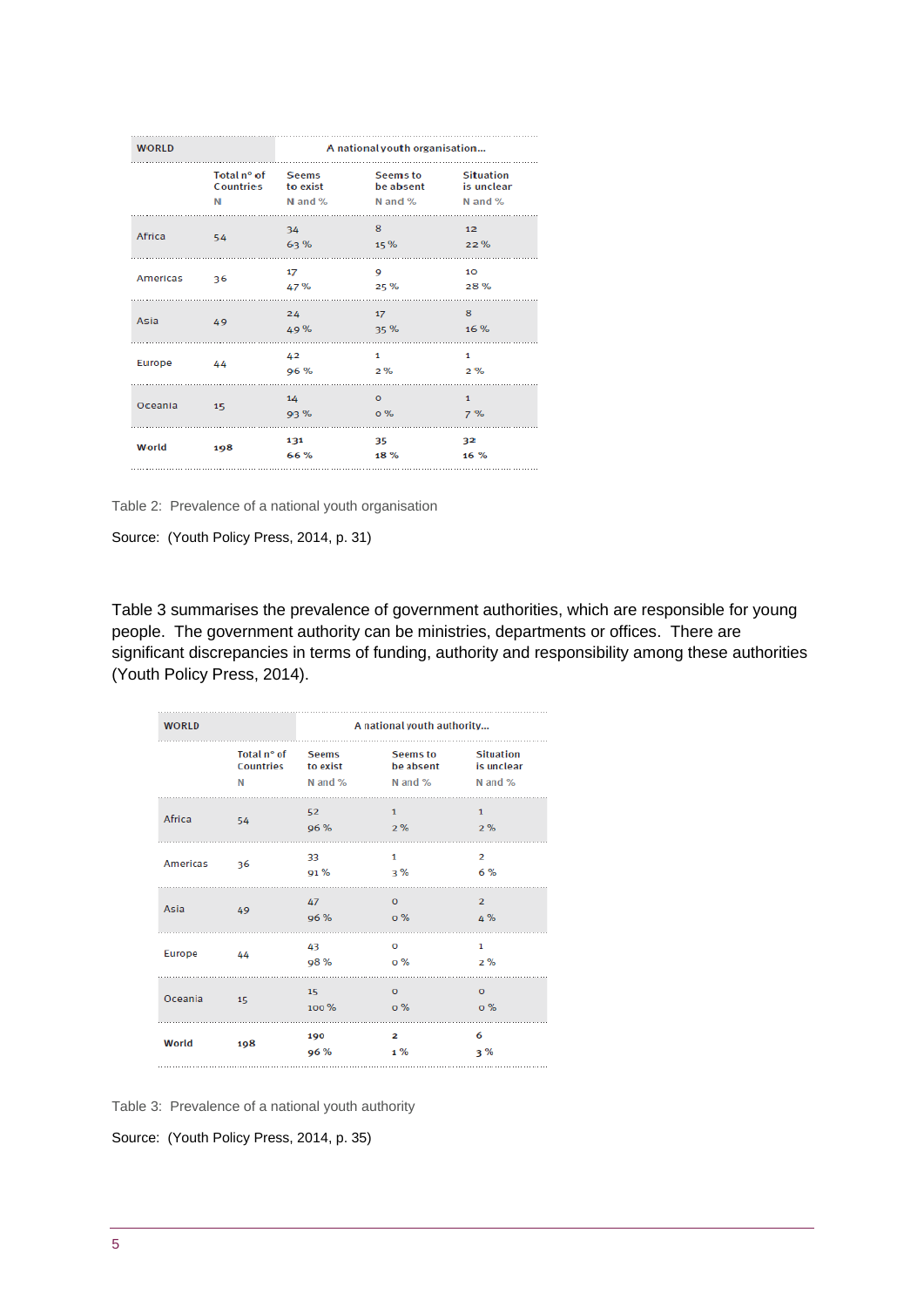# **3. Funding sources for youth employment programmes**

Youth employment programmes vary significantly in terms of their scale and scope (Betcherman & Khan, 2015). The number of beneficiaries varies, the length of the programme varies and the intensity of the intervention (for example training) differs considerably. The content of youth employment programmes also differs notably (Fox & Kaul, 2017). Programmes provide training, life skills, access to micro-finance, mentorship, internships or some combination of the aforementioned interventions.

There is consensus in the literature that privately funded and implemented youth employment programmes lack scale (Avura & Ulzen-Appiah, 2016; Fox & Kaul, 2017; Kluve et al., 2016). In contrast, programmes that are funded by governments are able to reach significantly more beneficiaries. However, in middle-income and low-income countries youth employment programmes that are implemented by governments tend to achieve less impact than those implemented by the private sector (Kluve et al., 2016, p. 35). Regression analysis found that programmes implemented by the private sector only had a higher statistical effect (0.11) than those implemented by governments only (0.061) on earnings and employment outcomes in middle-income and low-income countries (Kluve et al., 2016). Fox & Kaul (2016, p. 23) state: "Yet NGOs often lack both the administrative capacity and financial resources to bring programs to scale, so their small pilot programs, implemented with support from external researchers, often fail to scale up. Public sector agencies tend to have both of these capabilities, but not the performance focus or dedication to the target group found more often in NGOs." They offer the example of the Nepal Employment Fund as a hybrid intervention, which is funded by the government but implemented by service providers from the private sector.

<span id="page-5-0"></span>Programmes which are effective in reducing youth employment may be expensive to scale up (Kluve et al., 2016). Public Works Programmes (PWPs) have become alternatives to youth employment interventions in some countries because PWPs can be rolled out on a greater scale. However, they are still viewed as temporary measures which are unlikely to have a positive effect on youth employment in the long term unless they encompass effective 'graduation strategies' which enable young people to secure employment after the PWP is terminated (Fox et al., 2016; Pieters, 2013).

As there is no benchmark for determining when a youth employment programme can be considered large or large-scale, this rapid literature review adheres to the position in the literature, that programmes which are fully or partially funded by domestic governments are larger in scale. There are three meta-analysis studies which compare the impact across public versus private funded youth employment programmes (Betcherman & Khan, 2015; Fox & Kaul, 2017; Kluve et al., 2016). However, only Kluve et al. (2016) provide a detailed list of the programmes included in their meta-analysis and delineate whether the programme is publicly or privately funded or jointly funded by public and private sectors. In addition, in most cases they indicate whether programmes were implemented by the public sector, the private sector or a combined effort.

Kluve et al. (2016) categorise youth employment interventions as follows: training/skills development, entrepreneurship promotion, employment/recruitment services and wage subsidies. Table 4 lists the youth employment programmes which were funded or co-funded by the government of the country that were identified in the meta-analysis of 113 empirical studies of youth employment interventions (Kluve et al., 2016, p. 82). Only developing countries are included in Table 4. In addition two large publicly funded youth employment programmes in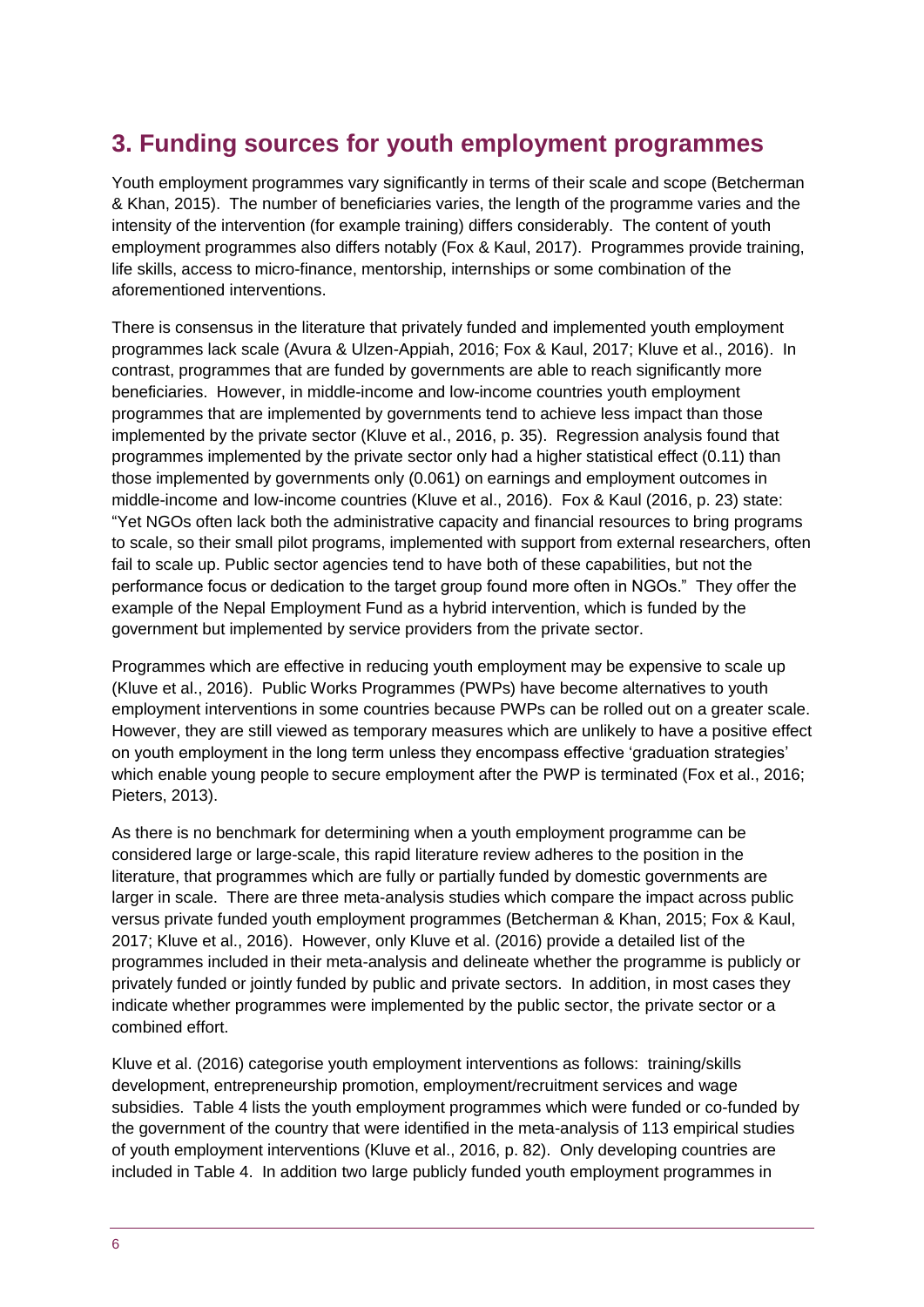Kenya and Ghana which were not mentioned by Kluve et al. (2016) are included (Avura & Ulzen-Appiah, 2016; Betcherman & Khan, 2015). Some indication of the scale of these programmes in terms of the number of beneficiaries or the duration of the intervention was obtained from several other sources.

|                |                              |                   |                          |                | No. of Beneficiaries/length of         |
|----------------|------------------------------|-------------------|--------------------------|----------------|----------------------------------------|
| <b>Country</b> | Programme                    | Date <sup>1</sup> | <b>Funding</b>           | Implementation | programme                              |
|                |                              |                   | Government,              |                | Over 1500 (Alzuá &                     |
|                |                              |                   | Inter-                   |                | Brassiolo, 2006)                       |
|                |                              |                   | American                 |                |                                        |
|                |                              |                   | Development              | Public, NGO    |                                        |
|                |                              |                   | <b>Bank</b>              | and private    |                                        |
| Argentina      | Projecto Jóvene <sup>2</sup> | 2004              | (national)               | sector         |                                        |
|                |                              |                   | Public                   |                | 15-year long-term project (Corseuil,   |
| <b>Brazil</b>  | Lei du Aprenzdiz             | 2006              | (national)               | Private sector | Foguel, Gonzaga, & Ribeiro, 2014)      |
|                | <b>Apprentice Hiring</b>     |                   | Public                   |                | 4,640 beneficiaries (Ibarrarán &       |
| Chile          | Programme                    | 2008              | (national)               | Unclear        | Rosas Shady, 2009)                     |
|                |                              |                   | Public                   |                | Several cohorts of youth at risk       |
| Chile          | Chile Jóven                  | 1991              | (national)               | Unclear        |                                        |
|                |                              |                   |                          |                | 80,000 students enrolled in the        |
|                | Jóvenes en                   | 2002-             | Public                   |                | programme (Attanasio, Guarín,          |
| Colombia       | Acción                       | 2005              | (local)                  | Private        | Medina, & Meghir, 2017)                |
|                |                              |                   | Government               |                | 4,937 participants (Ibarraran, Ripani, |
|                |                              |                   | & Inter-                 |                | Taboada, Villa, & Garcia, 2014)        |
|                |                              |                   | American                 |                |                                        |
|                | Programa                     |                   | Development              |                |                                        |
| Dominican      | Juventud y                   |                   | <b>Bank</b>              |                |                                        |
| Republic       | Empleo                       | 1999              | (national)               | Private        |                                        |
|                | Youth                        |                   |                          |                | Employs 100,000 directly (Avura &      |
|                | Employment                   |                   |                          |                | Ulzen-Appiah, 2016)                    |
|                | Agency                       |                   | Public                   |                |                                        |
| Ghana          | programme                    | 2006              | (national)               | Public         |                                        |
|                |                              |                   | Kenyan                   |                | Over 2,000 participants (Hicks et al., |
|                |                              |                   | government<br>& World    |                | 2011)                                  |
|                | <b>Busia Vocational</b>      |                   | <b>Bank</b>              |                |                                        |
|                |                              | 2010              |                          | Private        |                                        |
| Kenya          | training                     |                   | (regional)<br>Government |                | 1,900 received training (Cho,          |
|                | Apprentice                   |                   | and the                  |                | Kalomba, Mobarak, & Orozco, 2013)      |
|                | Training                     | 2010-             | Global Fund              | Public and     |                                        |
| Malawi         | Programme                    | 2011              | (national)               | private        |                                        |
|                |                              |                   |                          |                | Approximated 4.75 million workers      |
|                |                              |                   |                          |                | were trained from 1984 to 2005         |
|                |                              | 1984-             | Public                   |                | (Ibarrarán & Rosas Shady, 2009)        |
| Mexico         | Becate <sup>3</sup>          | 2005              | (national)               | Unclear        |                                        |
|                |                              |                   | Public and               |                | 38,874 persons trained                 |
|                | National                     |                   | private                  |                | (Chakravarty, Lundberg, Nikolov, &     |
|                | Employment                   | 2010-             | funding                  |                | Zenker, 2016)                          |
| Nepal          | Fund                         | 2012              | (national)               | Unclear        |                                        |
|                |                              |                   | Government               |                | 11,400 beneficiaries (Ibarrarán &      |
|                |                              | 2002-             | & Inter-                 | Public and     | Rosas Shady, 2009)                     |
| Panama         | ProCaJóven                   | 2004              | American                 | private        |                                        |

1

<sup>1</sup> Some of the programmes are ongoing and the date provided relates to period used in the project evaluation study.

<sup>&</sup>lt;sup>2</sup> The Jóvene programmes in Latin America generally target marginalised youth.

<sup>&</sup>lt;sup>3</sup> Becate was a large-scale programme, which was introduced to relieve poverty during the economic crisis in Mexico during the 1980s.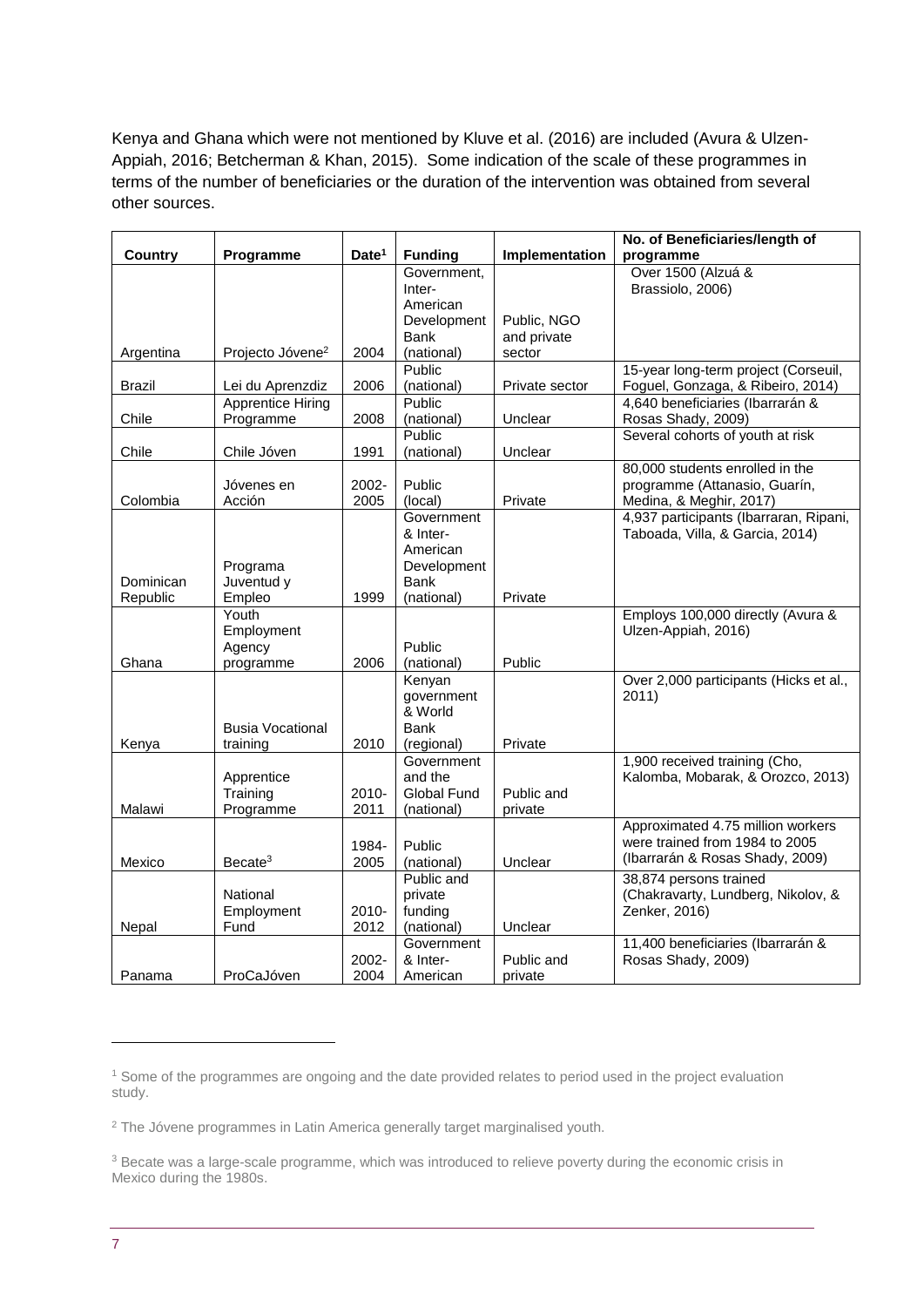|        |                                               |               | Development<br><b>Bank</b><br>(national) |                       |                                                                            |
|--------|-----------------------------------------------|---------------|------------------------------------------|-----------------------|----------------------------------------------------------------------------|
| Peru   | ProJóven                                      | 1996-<br>2004 | Public<br>(national)                     | Public and<br>private | 160,000 beneficiaries (Ibarrarán &<br>Rosas Shady, 2009)                   |
| Uganda | Empowerment &<br>Livelihood for<br>Adolescent | 1993-<br>2013 | Public<br>(national)                     | Public and<br>private | 50,000 girls (Bandiera et al., 2017;<br>Blattman, Fiala, & Martinez, 2013) |

Table 4: Publicly Funded Training/Skills Development Programmes for Youth in Developing Countries

Source: (Kluve et al., 2016, p. 201)

Table 5 lists publicly funded entrepreneurship programmes for unemployed youth identified by Kluve et al. (2016) in developing countries.

| Country  | <b>Programme</b>                         | <b>Date</b> | <b>Funding</b>                | Implementation |
|----------|------------------------------------------|-------------|-------------------------------|----------------|
| Colombia | Jóvenes Rural                            | 2010        | Public (national)             | Public         |
|          |                                          |             | Government, World Bank,       |                |
|          |                                          |             | Nike Foundation and           |                |
|          |                                          |             | governments of Australia, UK, |                |
|          | Economic Empowerment of Adolescent Girls |             | Norway, Denmark and           |                |
| Liberia  | (EPAG)                                   | 2010        | Sweden (local)                | Public and NGO |
|          | Youth Enterprise Support (YES)           | 2006-       |                               | Public and     |
| Ghana    |                                          | 2010        | Public and private (national) | private        |
|          |                                          |             | Kenyan government & World     | Public and     |
| Kenya    | Youth Enterprise Development Fund (YEDF) | 2006        | Bank (national)               | private        |
|          | Formación de Líderes Empresariales       | 2003        | Public (national)             | Public         |
| Peru     | Project JUMP                             | 2005        | Public (regional)             | Public         |
| Tunisia  | <b>Turning Theses into Enterprises</b>   | 2012        | Public (university students)  | Unclear        |
|          | Women's Income Generation Support        |             | Public (regional)             |                |
|          | (WINGS)                                  | 2014        |                               | Unclear        |
| Uganda   | Youth Opportunity Programme              | 2008        | Public (regional)             | Unclear        |

Table 5: Publicly Funded Entrepreneurship Programs for Youth in Developing Countries

Source: (Kluve et al., 2016, p. 226)

Table 6 is a list of publicly funded wage subsidy programmes, identified by Kluve et al. (2016), which provide incentives for employers to hire young workers.

| Country | <b>Programme</b>        | Date | <b>Funding</b>                   | Implementation     |
|---------|-------------------------|------|----------------------------------|--------------------|
|         | Subsidio al Empleo      |      |                                  | <b>Public</b>      |
| Chile   | Joven                   | 2012 | Public (national)                |                    |
|         |                         |      | South African government, Global | <b>Public</b>      |
|         |                         |      | Development network, European    |                    |
| South   |                         |      | Union, Strategic Impact Fund     |                    |
| Africa  | Youth wage subsidies    | 2014 | (regional)                       |                    |
|         | Stage d'Initiation à la |      |                                  | Public and private |
|         | Vie Professionnelle     |      | Government and employers         |                    |
| Tunisia | (SIVP)                  | 2013 | (national)                       | <b>Public</b>      |
|         | 2008 employment         |      | <b>Public</b>                    | Public             |
| Turkey  | package                 | 2008 | (national)                       |                    |

Table 6: Publicly Funded Wage Subsidy Programmes for Youth in Developing Countries

Source: (Kluve et al., 2016, p. 237)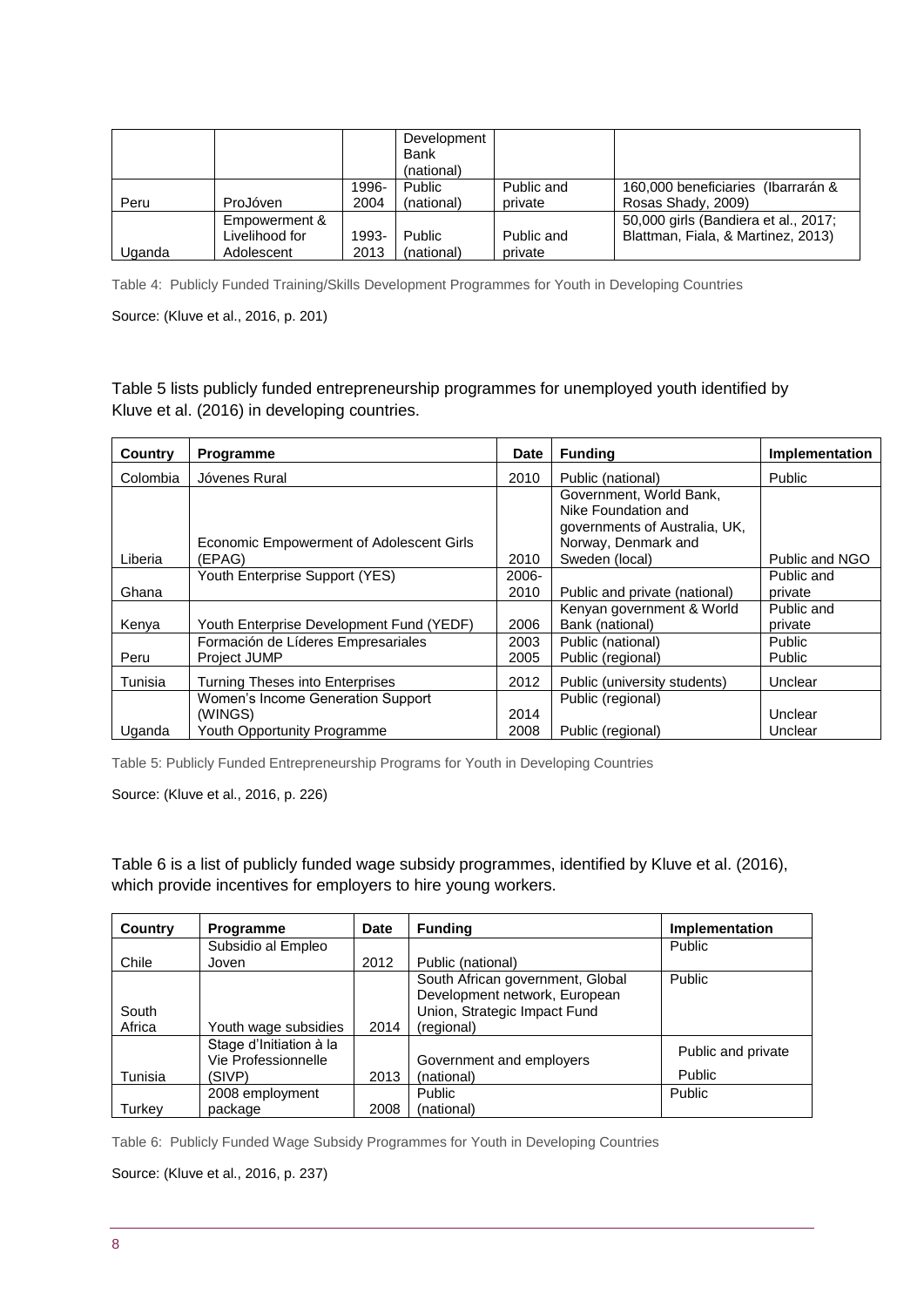The only employment service in a developing country which is partially funded by the government, identified by Kluve et al. (2016, p. 234), is BPO Recruiting Services in India which operates on a regional level.

Pieters (2013, p. 24) observes that the quality of jobs which many young people can obtain is poor and that the quality of jobs is not captured by indicators which are orientated towards assessing the scale of youth employment programmes.

## **4. Content of programmes**

Table 7 provides a brief summary of the content of programmes which are fully or partly funded by domestic governments.

| Country               | Programme                                          | <b>Content</b>                                                                                                                        |
|-----------------------|----------------------------------------------------|---------------------------------------------------------------------------------------------------------------------------------------|
|                       | <b>Training or skills development</b>              |                                                                                                                                       |
| Argentina             | Projecto Jóvene <sup>4</sup>                       | 200 hours skills training<br>8-week internship                                                                                        |
| <b>Brazil</b>         | Lei du Aprenzdiz                                   | Training and payroll subsidies                                                                                                        |
| Chile                 | <b>Apprentice Hiring</b><br>Programme              | Subsidies given to firms that provide training                                                                                        |
| Chile                 | Chile Jóven                                        | Skills training and internship                                                                                                        |
| Colombia              | Jóvenes en Acción                                  | 3-month classroom training and 3 months on the job<br>training                                                                        |
| Dominican<br>Republic | Programa Juventud y<br>Empleo                      | 350 hours of basic and technical training<br>8-week internship                                                                        |
| Ghana                 | Youth Employment Agency<br>programme               | Creates job opportunities for unemployed youth                                                                                        |
| Kenya                 | <b>Busia Vocational training</b>                   | Vouchers for vocational education training                                                                                            |
| Malawi                | <b>Apprentice Training</b><br>Programme            | Provides technical and small business management<br>training for vulnerable youth                                                     |
|                       |                                                    | One to three months of training and internships                                                                                       |
| Mexico                | Becate <sup>5</sup>                                |                                                                                                                                       |
| Nepal                 | National Employment Fund                           | Technical and vocational training as well as life skills<br>training for women participants                                           |
| Panama                | ProCaJóven                                         | Training and job placements                                                                                                           |
| Peru                  | ProJóven                                           | Training for up to three months and internships for up to<br>three months<br>Targets disadvantaged youth with low levels of education |
| Uganda                | Empowerment & Livelihood<br>for Adolescent         | Vocation and life skills training which aims support capacity<br>for self-employment                                                  |
|                       |                                                    |                                                                                                                                       |
|                       | <b>Entrepreneurship support</b>                    |                                                                                                                                       |
| Colombia              | Jóvenes Rural                                      | Business training for 2-6 months                                                                                                      |
| Liberia               | Economic Empowerment of<br>Adolescent Girls (EPAG) | 6 months training and 6 months mentorship                                                                                             |

1

<sup>4</sup> The Jóvene programmes in Latin America generally target marginalised youth.

<sup>5</sup> Becate was a large-scale programme, which was introduced to relieve poverty during the economic crisis in Mexico during the 1980s.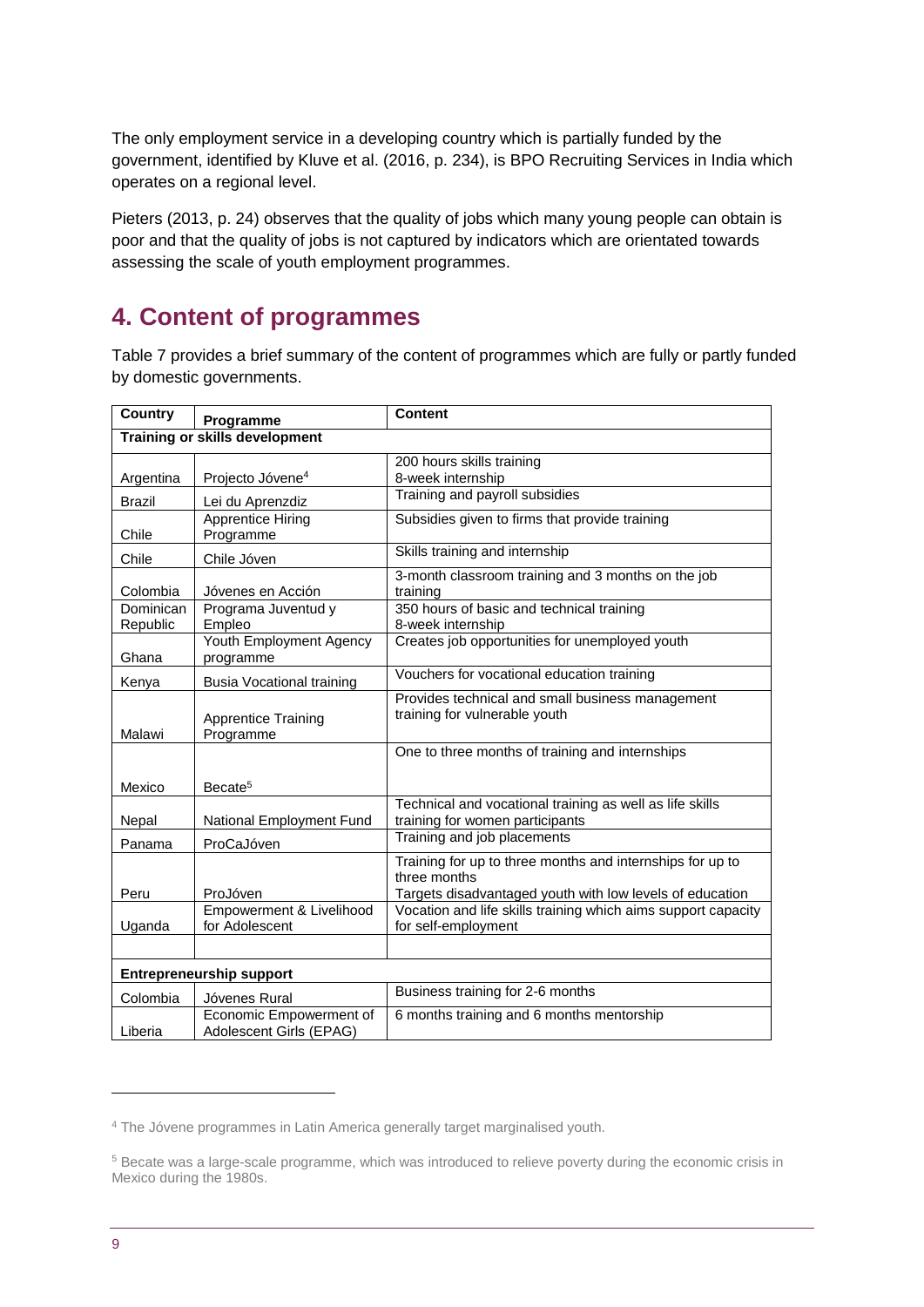| Ghana                 | Youth Enterprise Support<br>(YES)                                                               | Provides credit for budding entrepreneurs                                                                                                                                                                    |
|-----------------------|-------------------------------------------------------------------------------------------------|--------------------------------------------------------------------------------------------------------------------------------------------------------------------------------------------------------------|
| Kenya                 | <b>Youth Enterprise</b><br>Development Fund (YEDF)                                              | Provides loans and technical assistance to entrepreneurs                                                                                                                                                     |
| Peru                  | Formación de Líderes<br>Empresariales<br>Project JUMP                                           | 100 hours of business training, 12 hours of mentorship<br>(business advisory services) and participation in business<br>fairs<br>Four weeks or training, business advisory services or<br>finance assistance |
| Tunisia               | Turning Theses into<br>Enterprises                                                              | 20 days of business training to stimulate entrepreneurship                                                                                                                                                   |
| Uganda                | Women's Income<br><b>Generation Support</b><br>(WINGS)<br><b>Youth Opportunity</b><br>Programme | 3 days training, cash grants (US\$ 150) and follow-up<br>advice.<br>Grants to facilitate entrepreneurship                                                                                                    |
|                       |                                                                                                 |                                                                                                                                                                                                              |
| <b>Wage subsidies</b> |                                                                                                 |                                                                                                                                                                                                              |
| Chile                 | Subsidio al Empleo Joven                                                                        | Subsidises 30% of monthly wages, reduced social security<br>contribution for employers and 20% wage subsidy paid<br>directly to employees                                                                    |
| South<br>Africa       | Youth wage subsidies                                                                            | Voucher programme which provides a partial wage subsidy<br>for six months or up to ZAR 5,000                                                                                                                 |
| Tunisia               | Stage d'Initiation à la Vie<br>Professionnelle (SIVP)                                           | Subsidises one third of wages for university graduates for<br>one year                                                                                                                                       |
| Turkey                | 2008 Employment Package                                                                         | Tax cuts and a sliding scale of wage subsidies for up to five<br>vears                                                                                                                                       |

Table 7: Content of Youth Employment Programmes (Fully or partly funded by domestic government)

(Source: Avura & Ulzen-Appiah, 2016; Hicks et al., 20113; Kluve et al., 2016)

## **5. Examples of youth employment programs in developing countries with national action plans**

The Youth Employment Inventory (YEI) was a World Bank initiative to document interventions designed to integrate young people into the labour market especially in developing countries (Betcherman, Godfrey, Puerto, Rother, & Stavreska, 2007). In 2007, 289 programmes in 84 countries were recorded. The most popular intervention was skills training, particularly vocational training and apprentice systems. Skills training comprised 38% of programmes in the YEI. Most of the programmes were implemented in advanced or middle-income countries and there was only a small share of interventions in developing regions, such as sub-Saharan Africa or the Middle East and North Africa (Betcherman et al., 2007). However, the YEI was not maintained and is no longer accessible.

The following countries in Table 8 have both national youth policies and publicly funded youth employment programmes which are considered more likely to be large-scale interventions. The data was obtained from the meta-analysis studies of youth employment programmes.

| Country | Youth Employment Programmes/ Type of Intervention                 |  |  |  |  |  |
|---------|-------------------------------------------------------------------|--|--|--|--|--|
|         | Lei du Aprenzdiz (national)                                       |  |  |  |  |  |
|         | Galpao (local)                                                    |  |  |  |  |  |
|         | Senai vocational training (national)                              |  |  |  |  |  |
|         | Business environment support programmes to boost wage employment. |  |  |  |  |  |
| Brazil  | Microfinance programmes                                           |  |  |  |  |  |
|         | Apprentice Hiring Programme (national)                            |  |  |  |  |  |
| Chile   | Chile Jóven (national)                                            |  |  |  |  |  |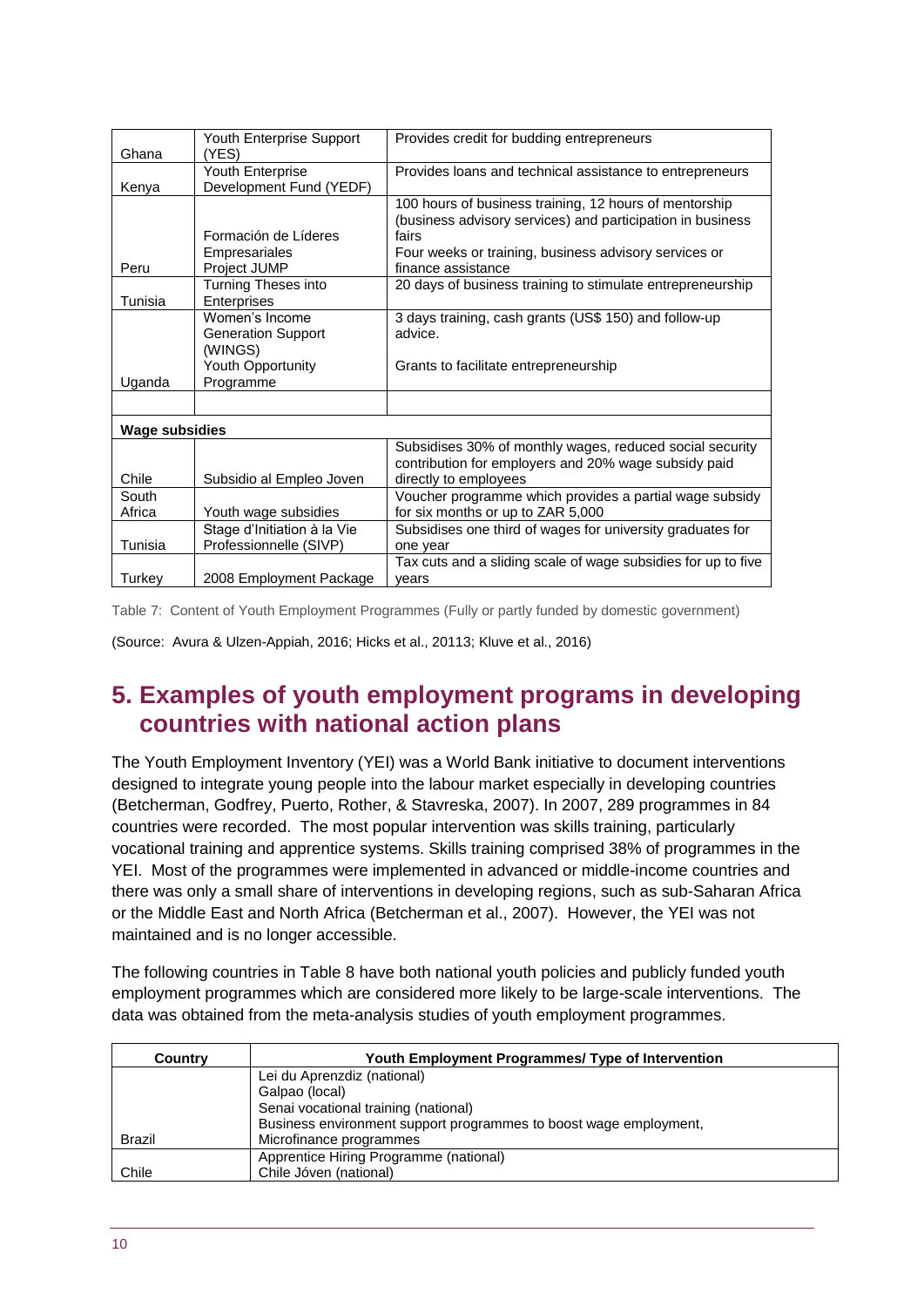|              | Subsidio al Empleo Jóven (national)                                                                                       |
|--------------|---------------------------------------------------------------------------------------------------------------------------|
|              | Business Development Support (BDS) programmes                                                                             |
|              | Formación Técnica y Tecnológica (FT&T) (national)                                                                         |
|              | Jóvenes Rural (national)                                                                                                  |
| Colombia     | Jóvenes En Acción (local)<br>Technical and Vocation Training (TVT) and work experience and microfinance                   |
| Dominican    | Programa Juventud y Empleo (national)                                                                                     |
| Republic     | TVT and work experience                                                                                                   |
|              | Youth Employment Agency programme (national)                                                                              |
|              | Youth Enterprise Support (YES)                                                                                            |
|              | Enablis Business Launch Pad                                                                                               |
|              | Meltwater Incubator                                                                                                       |
|              | <b>YES Advisory Services</b>                                                                                              |
|              | Enhanced Growth in New Enterprises (ENGINE)                                                                               |
| Ghana        | ServLed Accelerator                                                                                                       |
|              | Ninaweza Youth Empowerment Programme (local)<br>Technical and vocational voucher training programme (Jua Kali) (national) |
|              | Life skills programmes                                                                                                    |
|              | <b>Business skills</b>                                                                                                    |
|              | Microfinance/grants                                                                                                       |
|              | Kenya Youth Employment and Opportunities                                                                                  |
|              | Kenya Youth Empowerment Project                                                                                           |
|              | <b>YEDF</b>                                                                                                               |
|              | Busia (regional)                                                                                                          |
|              | Kenya Youth Employment and skills programme (national)<br>KUZA (local)                                                    |
|              | Youth Employment for Sustainable Development                                                                              |
|              | Kazi Kwa Vijana (local)                                                                                                   |
| Kenya        | Generation                                                                                                                |
|              | Economic Empowerment of Adolescent Girls (EPAG) (local)                                                                   |
|              | <b>Business Skills</b>                                                                                                    |
| Liberia      | Life skills                                                                                                               |
|              | <b>Apprentice Training Programme</b>                                                                                      |
| Malawi       | TVT and work experience (national)                                                                                        |
|              | Wage subsidies<br>Becate (national)                                                                                       |
|              | Business environment support programmes to boost wage employment                                                          |
|              | Wage subsidies                                                                                                            |
| Mexico       | <b>BDS</b>                                                                                                                |
|              | National Employment Fund (national)                                                                                       |
| Nepal        | TVT and work experience                                                                                                   |
| Panama       | ProCaJóven (national)                                                                                                     |
|              | ProJóven (national)                                                                                                       |
|              | Formación de Líderes Empresariales (national)                                                                             |
|              | Project JUMP (local)                                                                                                      |
|              | TVT and internships                                                                                                       |
| Peru         | <b>Business finance</b><br>Youth wage subsidies (national)                                                                |
|              | <b>Business environment</b>                                                                                               |
| South Africa | <b>BDS</b>                                                                                                                |
|              | 2008 Employment Package (national)                                                                                        |
| Turkey       | <b>TVT</b>                                                                                                                |
|              | Empowerment & Livelihood for Adolescents (national)                                                                       |
|              | WINGS (regional)                                                                                                          |
|              | Youth Opportunity Programme (regional)                                                                                    |
|              | Start and Improve Your Own Business                                                                                       |
|              | EDUCATE! Life Skills programme<br><b>TVT</b>                                                                              |
|              | Finance (loans and grants)                                                                                                |
| Uganda       | Business skills and finance                                                                                               |

Table 8: Youth Employment Programmes in Developing Countries with National Youth Policies

(Source: Avura & Ulzen-Appiah, 2016; Hicks et al., 20113; Kluve et al., 2016)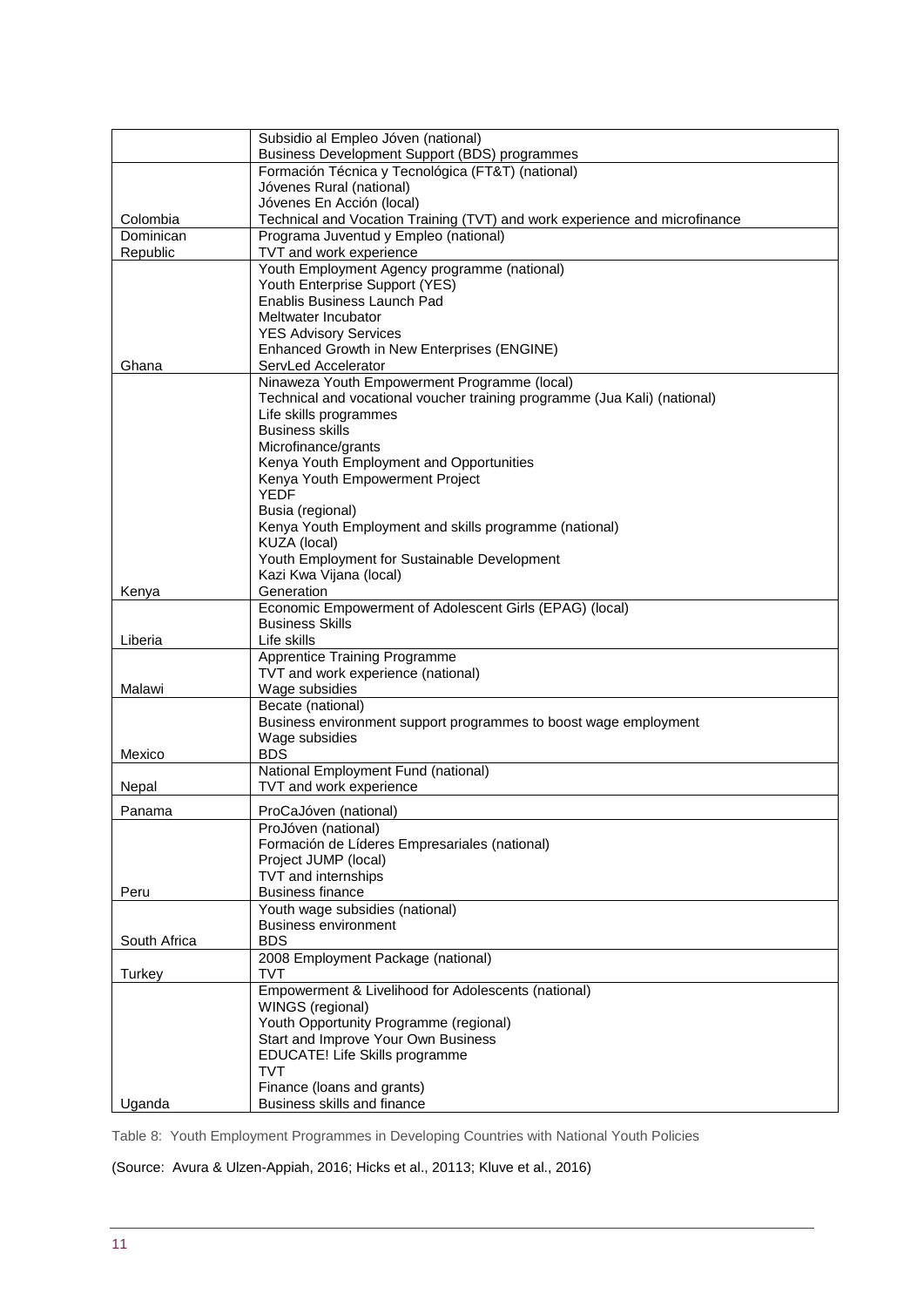# **6. References**

Alzuá, M. L., & Brassiolo, P. (2006). The impact of training policies in Argentina: an evaluation of Proyecto Joven. Inter-American Development Bank.

Attanasio, O., Guarín, A., Medina, C., & Meghir, C. (2017). Vocational training for disadvantaged youth in Colombia: a long-term follow-up. American Economic Journal: Applied Economics, 9(2), 131–43.

Avura, F. ., & Ulzen-Appiah, A. (2016). Ghana Youth Employment Inventory. World Bank. Retrieved from https://openknowledge.worldbank.org/handle/10986/26046?show=full

Bandiera, O., Buehren, N., Burgess, R., Goldstein, M., Gulesci, S., Rasul, I., & Sulaiman, M. (2017). Women's empowerment in action: Evidence from a randomized control trial in Africa. World Bank.

Betcherman, G., Godfrey, M., Puerto, S., Rother, F., & Stavreska, A. (2007). A review of interventions to support young workers: Findings of the youth employment inventory. World Bank Social Protection Discussion Paper, 715, 461653–1253133947335. Retrieved from http://documents.worldbank.org/curated/en/498381468779418249/A-review-of-interventions-tosupport-young-workers-findings-of-the-youth-employment-inventory

Betcherman, G., & Khan, T. (2015). Youth Employment in Sub-Saharan Africa Taking Stock of the Evidence and Knowledge Gaps.

Blattman, C., Fiala, N., & Martinez, S. (2013). Generating skilled self-employment in developing countries: Experimental evidence from Uganda. The Quarterly Journal of Economics, 129(2), 697–752.

Chakravarty, S., Lundberg, M., Nikolov, P., & Zenker, J. (2016). The role of training programs for youth employment in Nepal: Impact evaluation report on the employment fund. The World Bank. Retrieved from https://openknowledge.worldbank.org/handle/10986/24232

Cho, Y., Kalomba, D., Mobarak, A. M., & Orozco, V. (2013). Gender differences in the effects of vocational training: Constraints on women and drop-out behavior. The World Bank. retrieved from https://elibrary.worldbank.org/doi/abs/10.1596/1813-9450-6545

Corseuil, C. H., Foguel, M., Gonzaga, G., & Ribeiro, E. P. (2014). Youth Turnover in Brazil: Job and Worker Flows and an Evaluation of a Youth-Targeted Training Program. Documento de Trabajo.

Filmer, D., & Fox, L. (2014). Youth employment in sub-Saharan Africa. The World Bank. Retrieved from https://openknowledge.worldbank.org/handle/10986/16608

Fox, L, & Kaul, U. (2017). The Evidence is in: How Should Youth Employment Programs in Low Income Countries be Designed. USAID. Retrieved from https://static.globalinnovationexchange.org/s3fs-public/asset/document/YE\_Final-USAID.pdf

Fox, Louise, Senbet, L. W., & Simbanegavi, W. (2016). Youth employment in Sub-Saharan Africa: challenges, constraints and opportunities. Journal of African Economies, 25(suppl\_1), i3– i15. Retrieved from https://academic.oup.com/jae/article-pdf/25/suppl\_1/i3/6775876/ejv027.pdf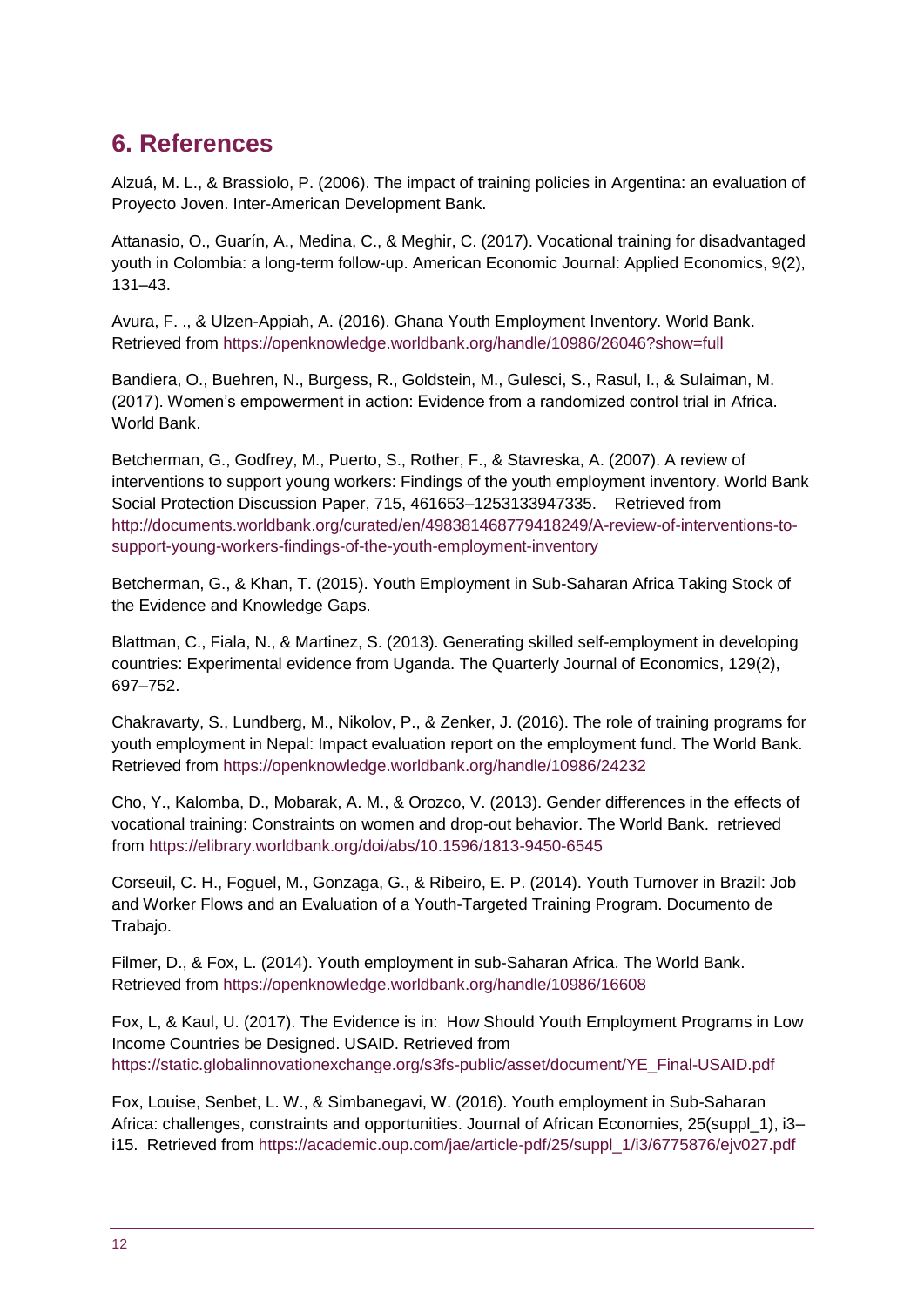Hicks, J. H., Kremer, M., Mbiti, I., & Miguel, E. (2011). Vocational education voucher delivery and labor market returns: A randomized evaluation among Kenyan youth. Report for Spanish Impact Evaluation Fund (SIEF) Phase II. Internet: Www. Siteresources. Worldbank. Org/.../VocEd\_SIEF\_Report\_2011-04-07\_final. Retrieved from https://www.theigc.org/wpcontent/uploads/2011/04/Hicks-Et-Al-2011-Working-Paper.pdf

Ibarraran, P., Ripani, L., Taboada, B., Villa, J. M., & Garcia, B. (2014). Life skills, employability and training for disadvantaged youth: Evidence from a randomized evaluation design. IZA Journal of Labor & Development, 3(1), 10.

Ibarrarán, P., & Rosas Shady, D. (2009). Evaluating the impact of job training programmes in Latin America: evidence from IDB funded operations. Journal of Development Effectiveness, 1(2), 195–216.

Kluve, J., Puerto, S., Robalino, D. A., Romero, J., Rother, F., Stöterau, J., Witte, M. (2016). Do youth employment programs improve labor market outcomes? A systematic review. Retrieved from https:// www.ilo.org/wcmsp5/groups/public/---ed emp/…wcms 508938.pdf

Pieters, J. (2013). Youth Employment in Developing Countries (Research Report No. 58). IZA. Retrieved from https://www.iza.org/publications/r/162/youth-employment-in-developing-countries

Soucat, A., Nzau, G. M., Elaheebocus, N., & Cunha-Duarte, J. (2013). Accelerating the AfDB's response to the Youth Unemployment Crisis in Africa. African Economy Brief, 4(1), 7110.

Youth Policy Press. (2014). The state of youth policy in 2014. Retrieved from https://www.demokratie-dialog.de/2013/01/24/stateofyouthpolicy/

#### **Acknowledgements**

We thank the following experts who voluntarily provided suggestions for relevant literature or other advice to the author to support the preparation of this report. The content of the report does not necessarily reflect the opinions of any of the experts consulted.

Marjoke Oostrerom, Institute for Development Studies

#### **Key websites**

- <http://www.youthpolicy.org/nationalyouthpolicies/>
- https://www.demokratie-dialog.de/2013/01/24/stateofyouthpolicy/

#### **Suggested citation**

Ismail, Z. (2018). *A Mapping of Larger Youth Employment Programmes in Developing Countries.*  K4D Helpdesk Report. Birmingham are UK: University of Birmingham.

#### **About this report**

*This report is based on five days of desk-based research. The K4D research helpdesk provides rapid syntheses of a selection of recent relevant literature and international expert thinking in response to specific questions relating to international development. For any enquiries, contact helpdesk@k4d.info.*